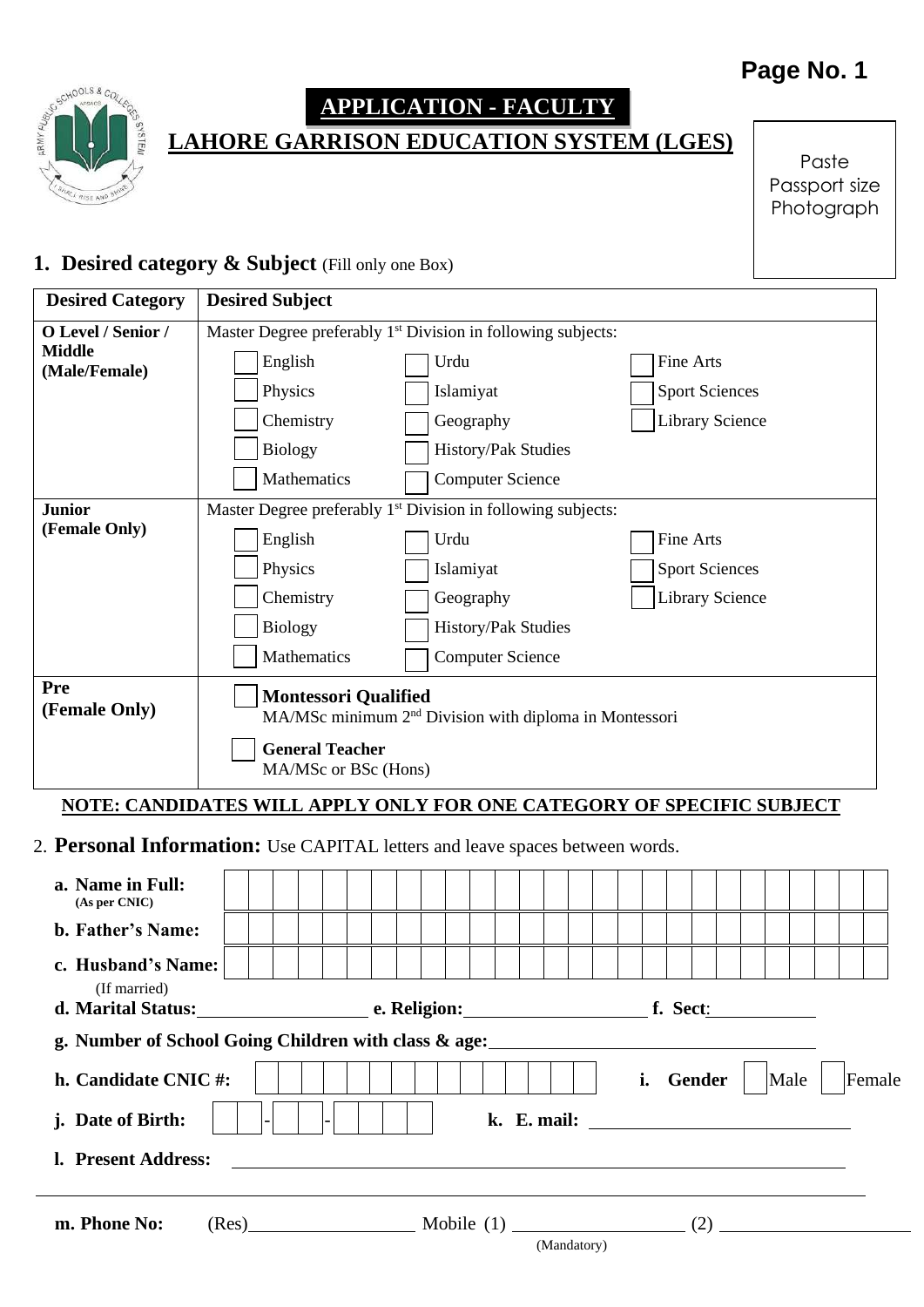### **Page No. 2**

## **3. Academic Information**

**Please attach certified photocopies of all documents incl CNIC. (All columns must be filled)**

| Certificate /<br><b>Degree Level</b>                       | <b>Major Subjects</b> | Year of<br><b>Passing</b> | <b>Obtained</b><br>Marks/<br><b>CGPA</b> | <b>Division</b> | Regular/<br><b>Private</b> | <b>Institution</b> | Board/<br>University |
|------------------------------------------------------------|-----------------------|---------------------------|------------------------------------------|-----------------|----------------------------|--------------------|----------------------|
| Matric                                                     |                       |                           |                                          |                 |                            |                    |                      |
| FA/FSc                                                     |                       |                           |                                          |                 |                            |                    |                      |
| BA / BSc                                                   |                       |                           |                                          |                 |                            |                    |                      |
| MA / MSc<br><b>Or</b><br>BSc (Hons)<br>$(4 \text{ years})$ |                       |                           |                                          |                 |                            |                    |                      |
| MS / M. Phil                                               |                       |                           |                                          |                 |                            |                    |                      |
| Diploma<br>(Only Montessori)                               |                       |                           |                                          |                 |                            |                    |                      |

#### **4. Training / Certifications / Skills**

| <b>Detail</b> | <b>Name of Institution</b> | <b>Grade / Division</b> |
|---------------|----------------------------|-------------------------|
|               |                            |                         |
|               |                            |                         |
|               |                            |                         |
|               |                            |                         |
|               |                            |                         |

#### **5. Professional Experience** (Only teaching experience required. Provide complete information)

| <b>Name of Institution</b> | <b>Job Title</b> | <b>Duration</b> |    |  |
|----------------------------|------------------|-----------------|----|--|
|                            |                  | From            | To |  |
|                            |                  |                 |    |  |
|                            |                  |                 |    |  |
|                            |                  |                 |    |  |
|                            |                  |                 |    |  |
|                            |                  |                 |    |  |